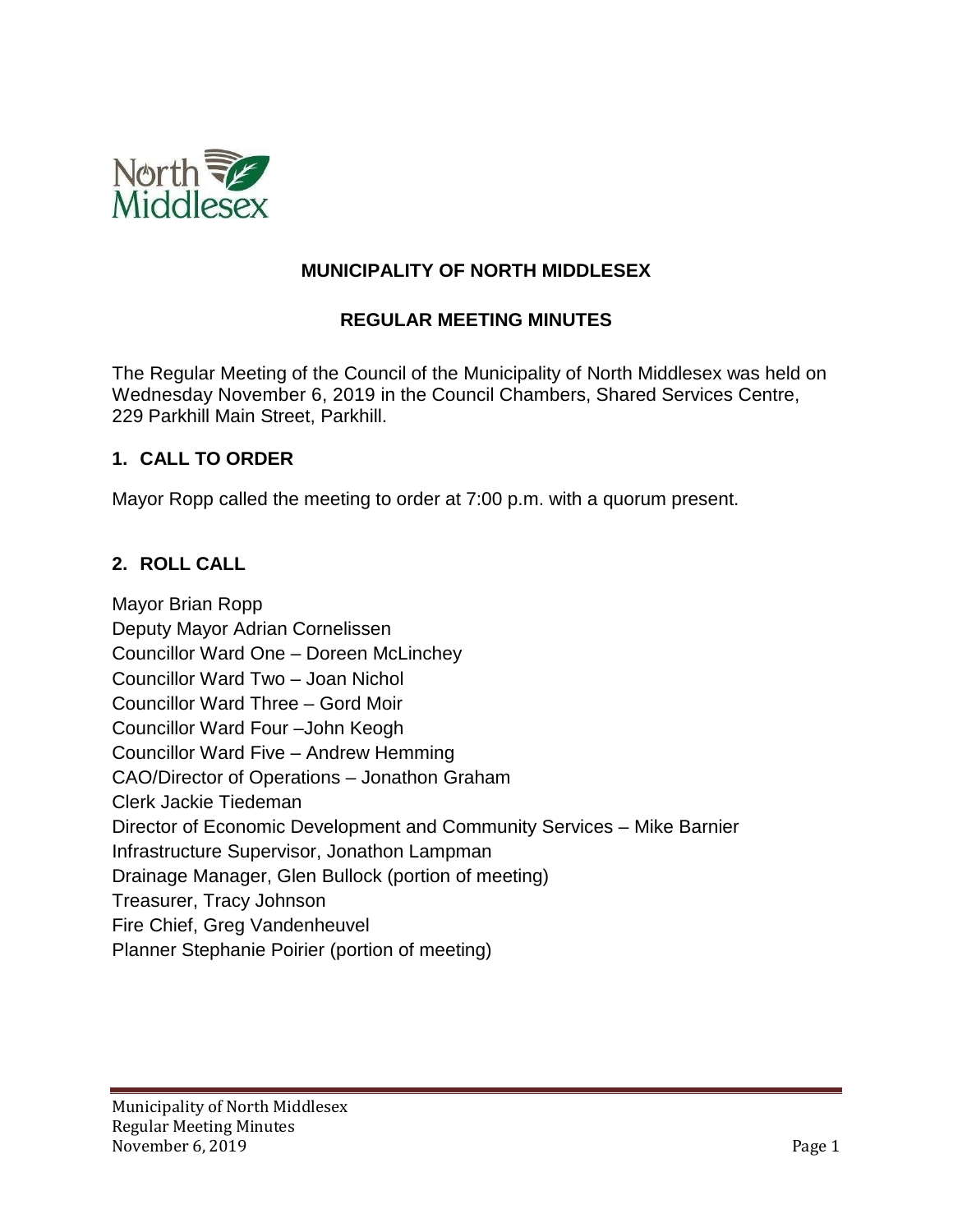# **3. DISCLOSURE OF PECUNIARY INTEREST**

Mayor B. Ropp provided a written Declaration of Interest pertaining to Agenda Item 5 – Planning Application Hearing 7:20 p.m. Shady Pines Campground Inc for the following reason: Family and Nature of Employment

## **4. MINUTES OF PREVIOUS MEETINGS**

#### **MOTION #266/2019**

**MOIR/NICHOL**: That the Regular Meeting Minutes dated October 16, 2019 be approved as presented.

CARRIED

## **5. DELEGATIONS**

None

## **6. PUBLIC MEETING**

## **MOTION #267/2019**

**HEMMING/KEOGH**: That Regular Meeting adjourn to Committee of Adjustment at 7:01 p.m. to consider planning applications

CARRIED

See Separate Committee of Adjustment Minutes

Regular Meeting resumed at 7:37 p.m.

## **7. DEPARTMENTAL REPORTS**

a.Report from Glenn Bullock, Drainage Manager – Queen Street Drainage Concern (relating to Bill Irwin delegation Sept 18)

Mr. Bullock provided an overview of events that have transpired on these lands over the past years. The residents in the area would like to see the road ditch deepened along the frontage at 33272 Queen Street, Ailsa Craig, to take water to the south. A cost analysis of undertaking this work was provided for council consideration as requested.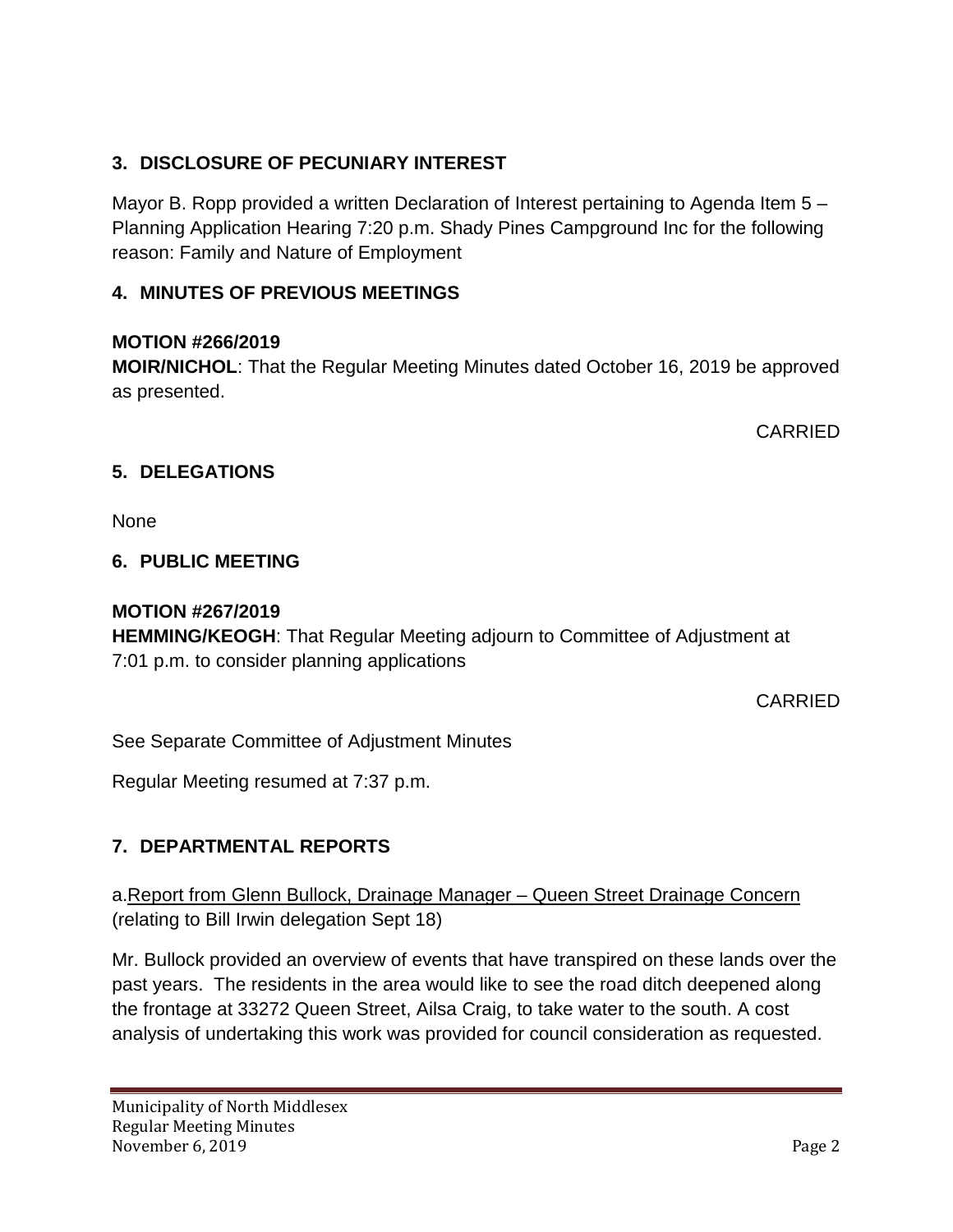There was considerable discussion regarding various work that could be undertaken and timing of these undertakings was a major consideration. After careful consideration, the following motion was then brought forward:

## **MOTION #268/2019**

**CORNELISSEN/KEOGH**: That Council allow time and further investigation for the newly installed berm along the agricultural/urban properties divide just west of the affected homes to act as a deterrent to surface water flows that caused a majority the flooding seen on May 25, 2019;

and that staff provide council with an update on how the berm is working at a later date.

CARRIED

b. Report from Jonathan Lampman, Infrastructure Supervisor – Review of Kennes Drain No.2 Tender Results

# **MOTION #269/2019**

**MCLINCHEY/KEOGH**: That Council receive this report and direct staff to award J&L Henderson the construction of the Kennes Drain No.2 in the amount of \$46,152.05 (including HST).

CARRIED

c. Report from Jonathan Lampman, Infrastructure Supervisor – VanMassenhoven Drain Improvements Requests

# **MOTION #270/2019**

**NICHOL/KEOGH**: Be it resolved that Council receives the Requests for Improvement on the VanMassenhoven Drain and Branches under Section 78 of the *Drainage Act R.S.O. 1990.* 

CARRIED

d. Report from Jonathan Lampman, Infrastructure Supervisor – Budget Re-allocation West Williams Booster Station (WWBS)

Mr. Lampman provided a summary leading up to the recommendation before council. Through the implementation of the water loss program in Parkhill it became apparent that the West Williams Booster Station (WWBS) was in need of an upgrade to all of its internal components. The issue that brought the plant to the forefront was the inability to measure flow differential between the Parkhill and West Williams distribution systems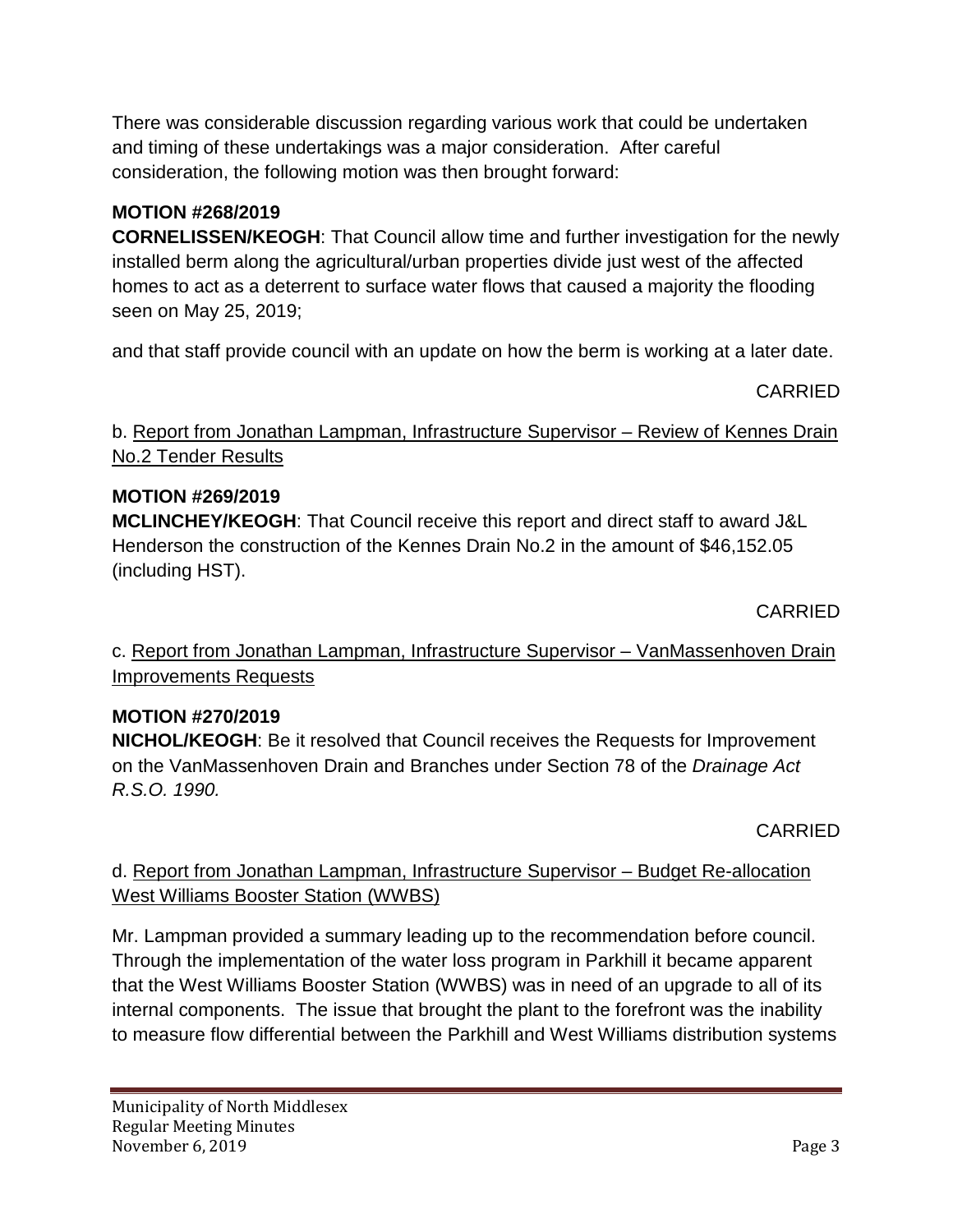to determine where our losses are. Several questions were asked by Council and responded to by staff.

After careful consideration the following motion was brought forward

# **MOTION #271/2019**

**HEMMING/NICHOL**: That Council endorse the budget re-allocation of \$50,000 from the fire pump refurbishment line item under GL 01-4311-305 to the West Williams Pumping Station Process & Instrumentation Upgrade.

## CARRIED

## e. Report from Clerk – Jackie Tiedeman – 2020 Council Meeting Schedule

## **MOTION #272/2019**

**MCLINCHEY/KEOGH**: That Council receive the report entitled "2020 Regular and Special Council Meeting Schedule" be received;

And that the meeting schedule, as attached, be hereby approved by Council with the understanding that there maybe changes, when necessary, at the call of the Mayor.

#### CARRIED

f. Report from Clerk – Jackie Tiedeman – 2020 Administration Building Closure **Schedule** 

## **MOTION #273/2019**

**MOIR/NICHOL**: That Council receive the report entitled "2020 Administration Offices Closure Schedule";

And further that the 2020 Statutory Holidays, Negotiated Closures and Additional Closure Request between Christmas and New Year's be approved.

CARRIED

## g. Report from Treasurer – Tracy Johnson – One Third Tax Free Allowance Elimination for Members of Council – Council Remuneration

As requested by Council awhile ago, a report was prepared that provided an overview of how the Municipality can equitably address the removal of the one-third (1/3) tax free allowance for Members of Council.

After several questions were asked by Council and responded to by the Treasurer, the following motion was then brought forward: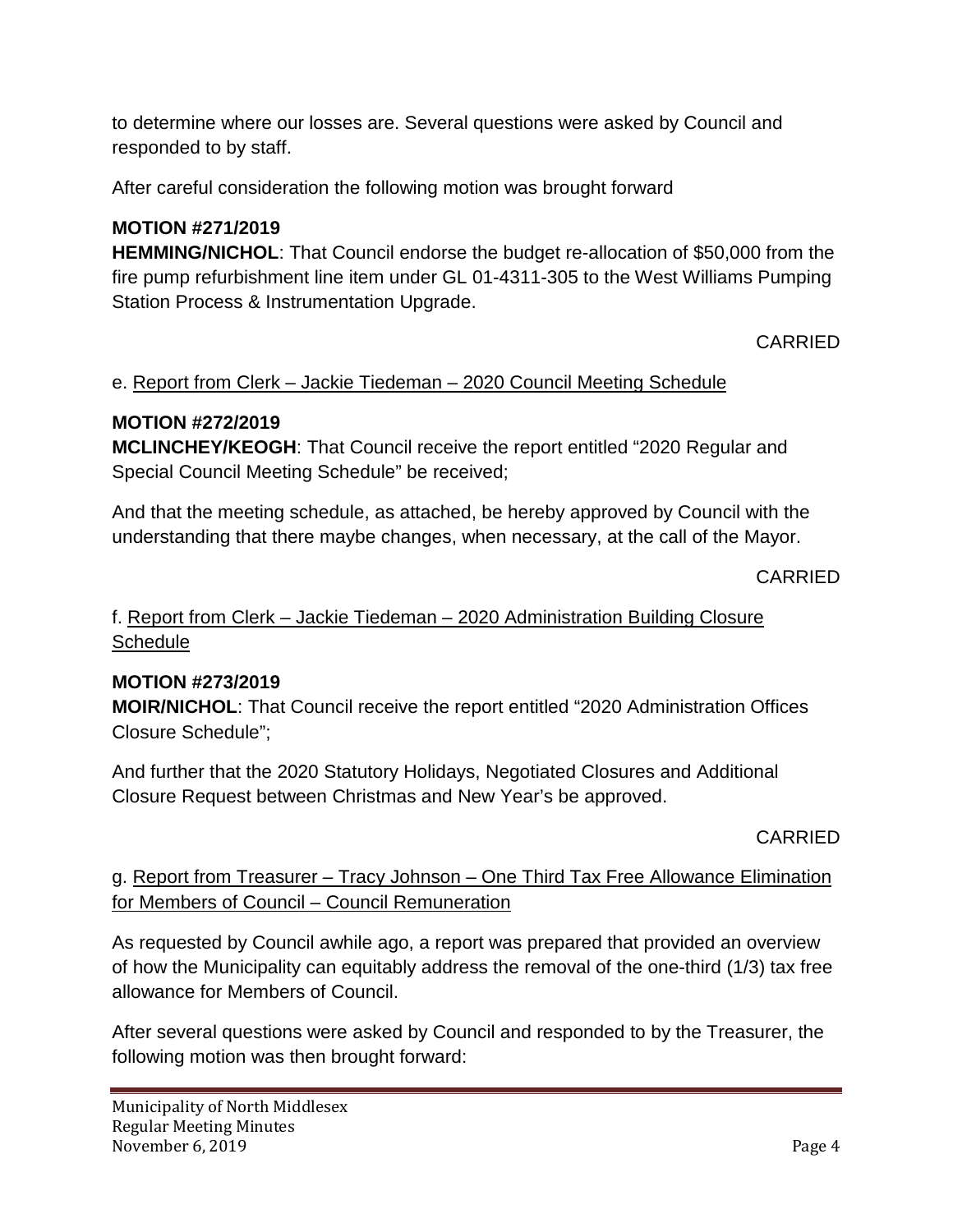## **MOTION #274/2019**

**MOIR/HEMMING**: That Council receive report entitled "One Third (1/3) Tax Free Allowance Elimination" for informational purposes;

And That staff be authorized to adjust Council's gross pay as outlined in Option #2 (number 2. Increase) of the report

And That the increase as per Option #2 (number 2 Increase) remain in effect in appropriate allocation in future budgets;

And further that staff be directed to provide an analysis of other surrounding municipalities remuneration due to elimination of the tax free allowance.

CARRIED

## **8. PASSING OF ACCOUNTS**

Compilation of accounts from October 10-31, 2019 in the amount of \$646,862.66

## **MOTION #275/2019**

**MOIR/MCLINCHEY**: Be it resolved that the following Bills and Accounts be approved for payment in the amount of \$646,862.66

General Cheques \$195,451.87 Direct Deposit \$410,164.62 On-line/PAP \$40,946.02 Cemetery \$300.15

## CARRIED

## **9. COMMITTEE REPORTS**

a.Lake Huron Primary Water Supply Joint Mgmt Board (Cr. Hemming) – Reminder of scheduled shut down for maintenance on November 13<sup>th</sup>

b. ABCA (Deputy Mayor Cornelissen): Deputy Mayor Cornelissen clarified his report from the last ABCA meeting as follows: "*General Levy on its own is in fact showing an increase of 7.95% and the original presentation did show an overall total amount of approximately \$158,000. This included project levy of about \$33,000. The overall proposed increase presented would have been 2.78% for North Middlesex as the project levy amount has decreased from the prior year*."

General Manager Brian Horner will be at the November 20<sup>th</sup> Council Meeting to answer any questions council may have in this regard.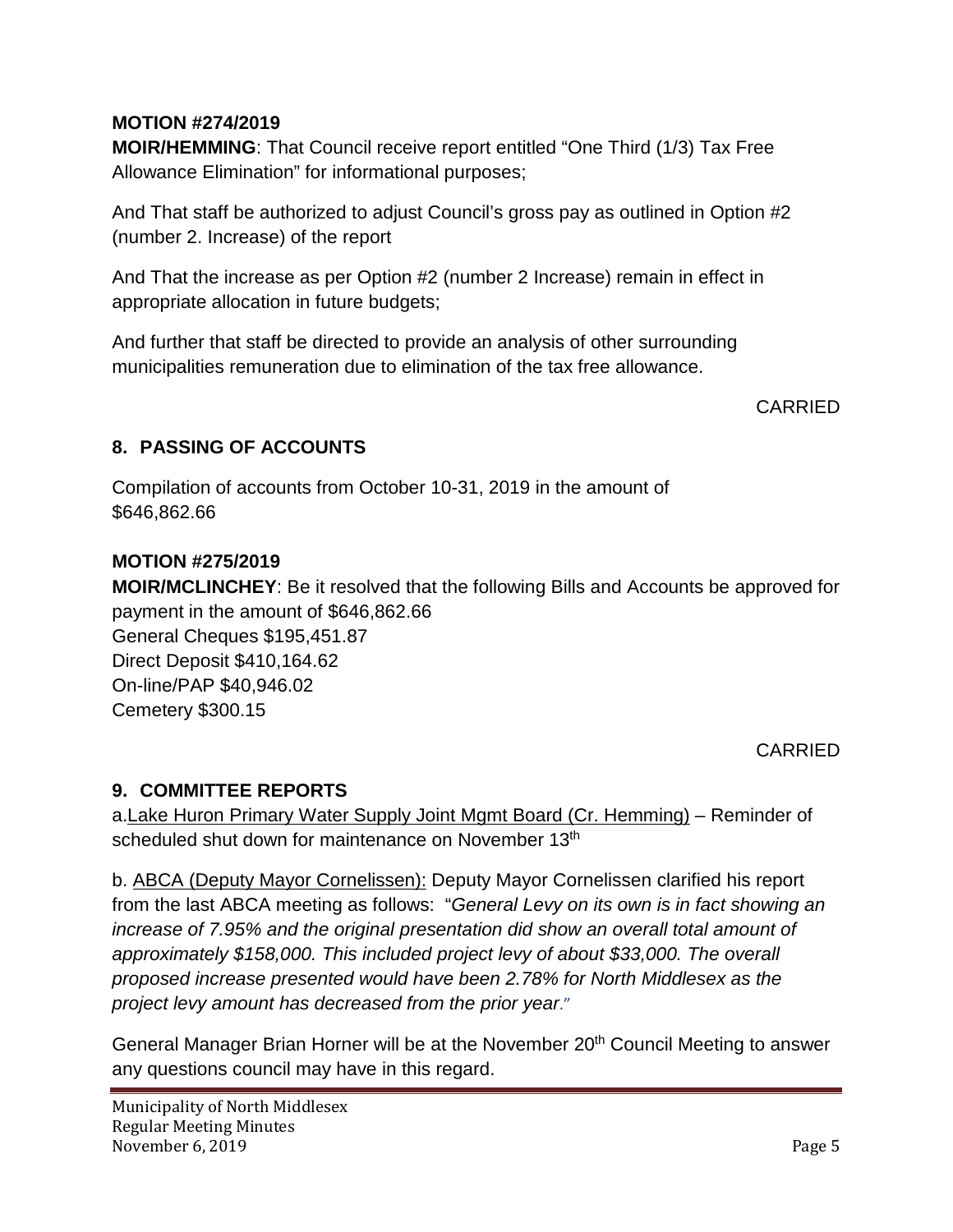c. BWRA (Cr. McLinchey) Information provided BRA outlines that the recycling industry continues to be challenged by multiple forces at the same time creating conditions that are very difficult to steer though. The changes initiated by China in 2018 continue to affect our operation in 2019 and they are expected to have a significant impact in 2020 as well. The company is moving ahead with the full automation program and any remaining municipalities still on the manual pick up method will be changed. BWRA has also focused on public education for items for waste versus recycling.

# d. EDAC (Cr. Moir)

e. LSAC – (Cr. Nichol)

- f. Recreation Committee (Cr. Hemming)
- g. Water/Wastewater Committee (Cr. Moir)
- h. Policies Review Committee (Cr. Nichol)
- i. Fire Committee (Cr. Keogh) Nov 12<sup>th</sup>

j. OCWA Client Advisory Board (Jonathon Graham) Mr. Graham advised that he had attended his first meeting last week and feels it will be very beneficial for the municipality to be involved in this capacity

## **10.CORRESPONDENCE**

a.AMO: Key Announcements of interest affecting municipal governments from the Minister of Municipal Affairs and Housing (action: Receive and File)

b.Thank you for Proficiency Award – L.Warkentin (action: Receive and File)

c. Town of Kingsville – Local Health Care Services

## **MOTION #276/2019**

**CORNELISSEN/MCLINCHEY**: Be it resolved that the Council of the Municipality of North Middlesex hereby supports the motion from the Town of Kingsville as follows:

*"Whereas public health care consistently ranks as the top priority in public opinion polls, and;*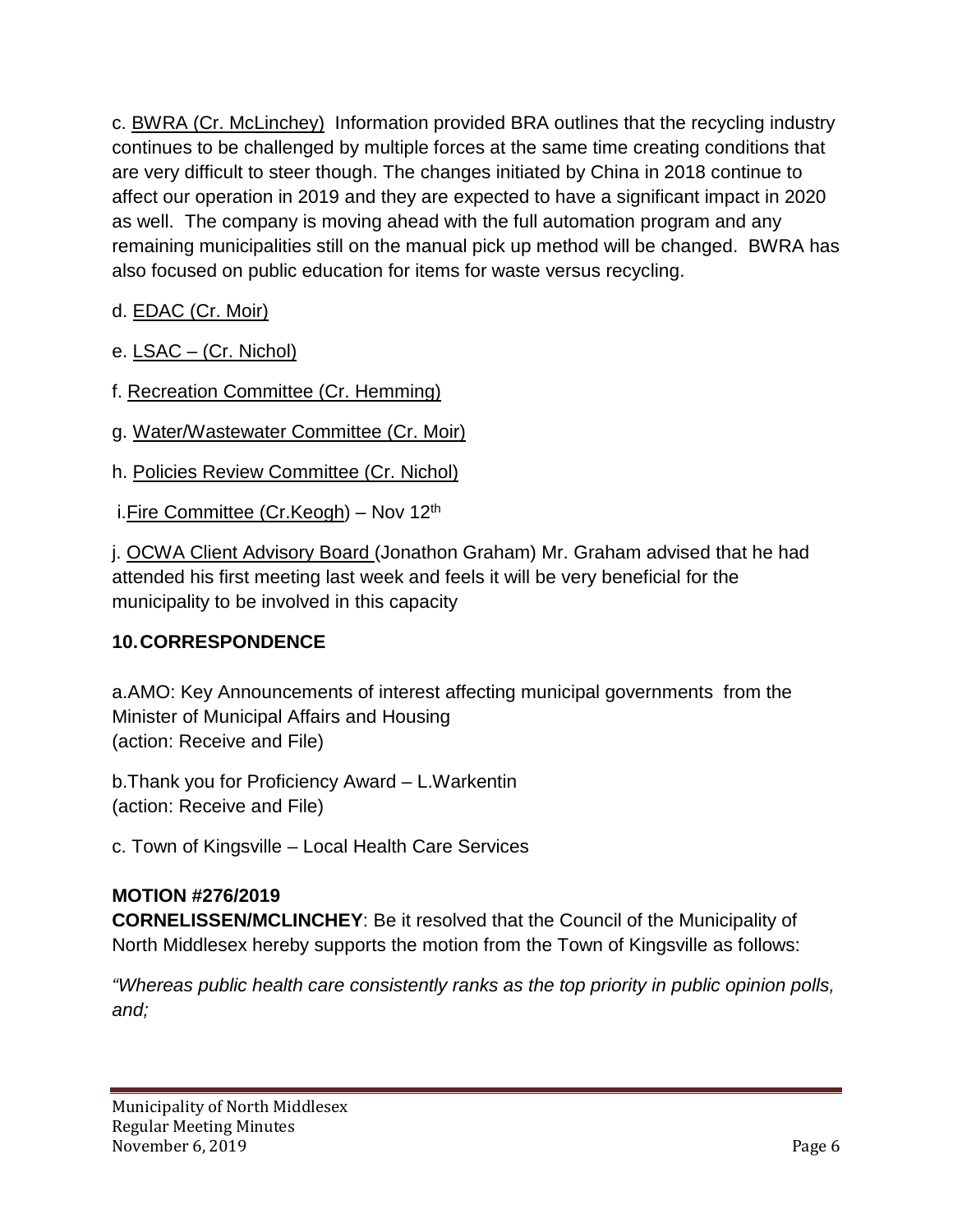*Whereas Public Health provides vital health promotion and prevention services based on the unique demographic and economic, social and cultural needs of our communities; and*

*Whereas the evidence from hospital amalgamation in Ontario and across Canada is that they have cost billions of dollars and have not yielded the promised administrative savings but have taken money aware from frontline care, and;*

*Whereas there is no evidence to support the proposed closure of 25 out of 35 local public health units, the closure of 12 of 22 local ambulance dispatch centres and the closure of 49 out of 59 local ambulance services, and;*

*Whereas there is a deep consensus among virtually all stakeholders that increasing acuity in our long term care homes requires additional staff and resources, not cancellation of the two special funds and real dollar cuts to per diem funding of our long term care homes; and*

*Whereas our local hospitals have been downsized for an entire generation and cannot meet population needs while sustaining real dollar cuts to hospital global budgets.*

*Therefore be it resolved that the Corporation of the Town of Kingsville calls upon the Ontario government to halt the closures of, mergers of, and cuts to our local health care services including Public Health Units, land ambulance services, hospitals and long term care homes and Town of Kingsville forward this resolution to all municipalities in the Province of Ontario*

CARRIED

d. Town of East Ferris – request to consider incorporating child care services throughout conferences (action: Receive and file)

e. Invitation for Council and Senior Staff from SMGH for Education Session and Diagnostic Imaging Tour Nov 12<sup>th</sup> at 1:30 p.m. (action: Receive and RSVP to Jackie at meeting)

# **11.OTHER OR URGENT BUSINESS**

a. Verbal update from Jonathan Lampman, Infrastructure Supervisor – Draft Water Bylaw has now had the required public consultation period with no changes to the by-law as a result. The By-law is now ready for all readings this evening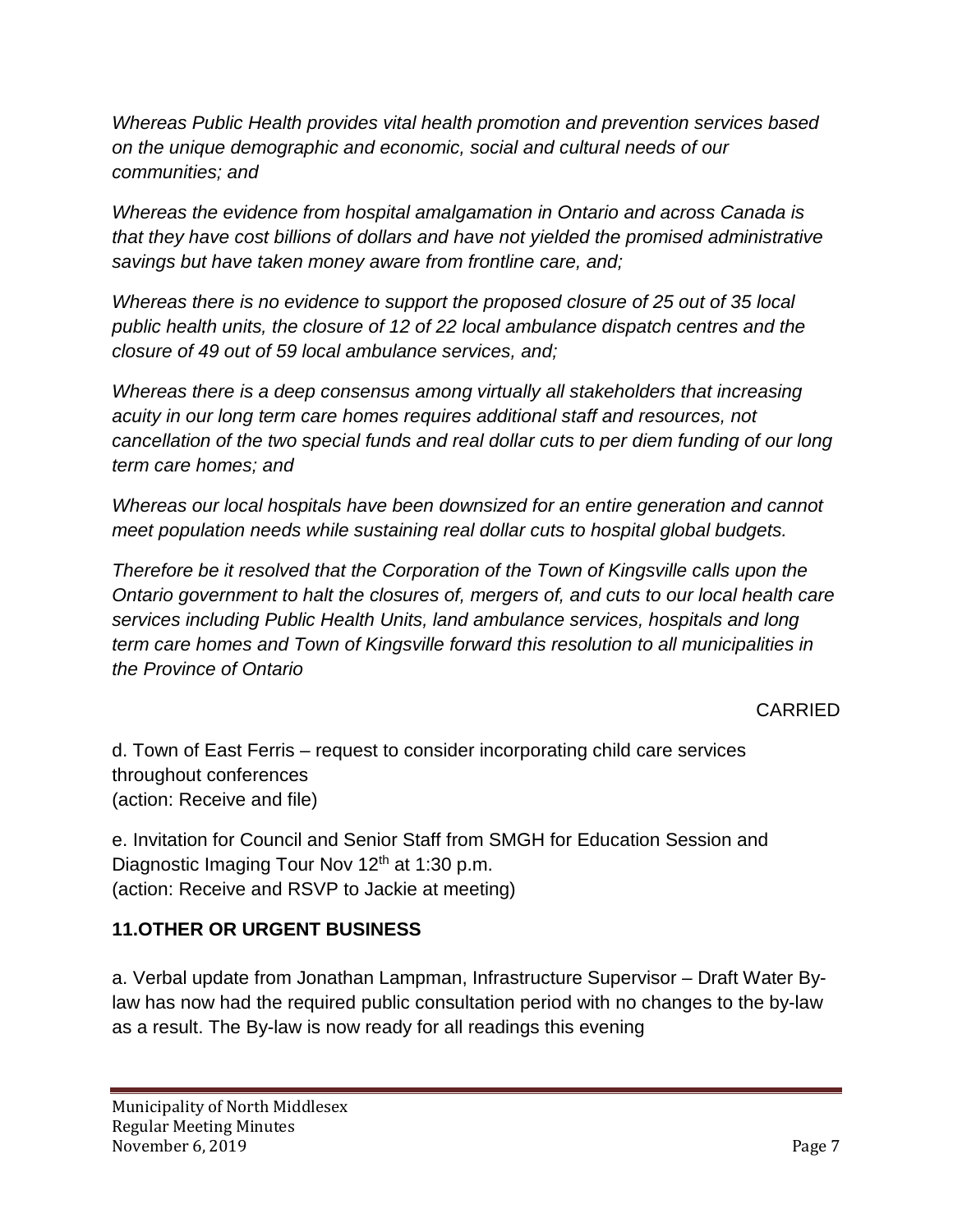b. A request to set a Special Meeting is required for the presentation of the Draft Water/Wastewater Report from Gary Scandlan, Watson & Associates

The date of November  $13<sup>th</sup>$  at 7:00 p.m. was selected. Due to the nature of the information being provided, a Closed Meeting will be held under the following exception to Section 239 of the *Municipal Act, 2001: Educational or Training Sessions*

c. Ontario Good Roads Association – Nomination to Board of Directors

# **MOTION #277/2019**

**NICHOL/KEOGH:** That the Council of the Municipality of North Middlesex hereby supports the nomination of Mr. Jonathon Graham (CAO/Director of Operations) to the Board of Directors of the Ontario Good Roads Association (OGRA)

d. Remembrance Day Services – Mayor Ropp advised that he will be laying the wreath in Ailsa Craig; Deputy Mayor Cornelissen will attend the Parkhill Service and Cr Moir will attend the Lieury Services on November 11th

# **12.COMMUNICATIONS (including County Council)**

Deputy Mayor Cornelissen advised that the Draft Plan of Subdivision for 92 Queen Street, Ailsa Craig was approved by County Council as the Approval Authority.

# **13.CLOSED MEETING (UNDER SECTION 239 OF THE** *MUNICIPAL ACT)*

## **MOTION#278/2019**

**MCLINCHEY/KEOGH**: That the regular meeting adjourn to Closed Meeting under the following exception at 8:30 p.m.

A proposed or pending acquisition or disposition of land by the Municipality – Parkhill Ward.

CARRIED

## **14.CONSIDERATION OF MATTERS ARISING FROM CLOSED MEETING**

## **MOTION#279/2019**

**MOIR/HEMMING**: That the Closed Meeting adjourn and return to Regular Meeting at 8:45 p.m. with no recommendation

CARRIED